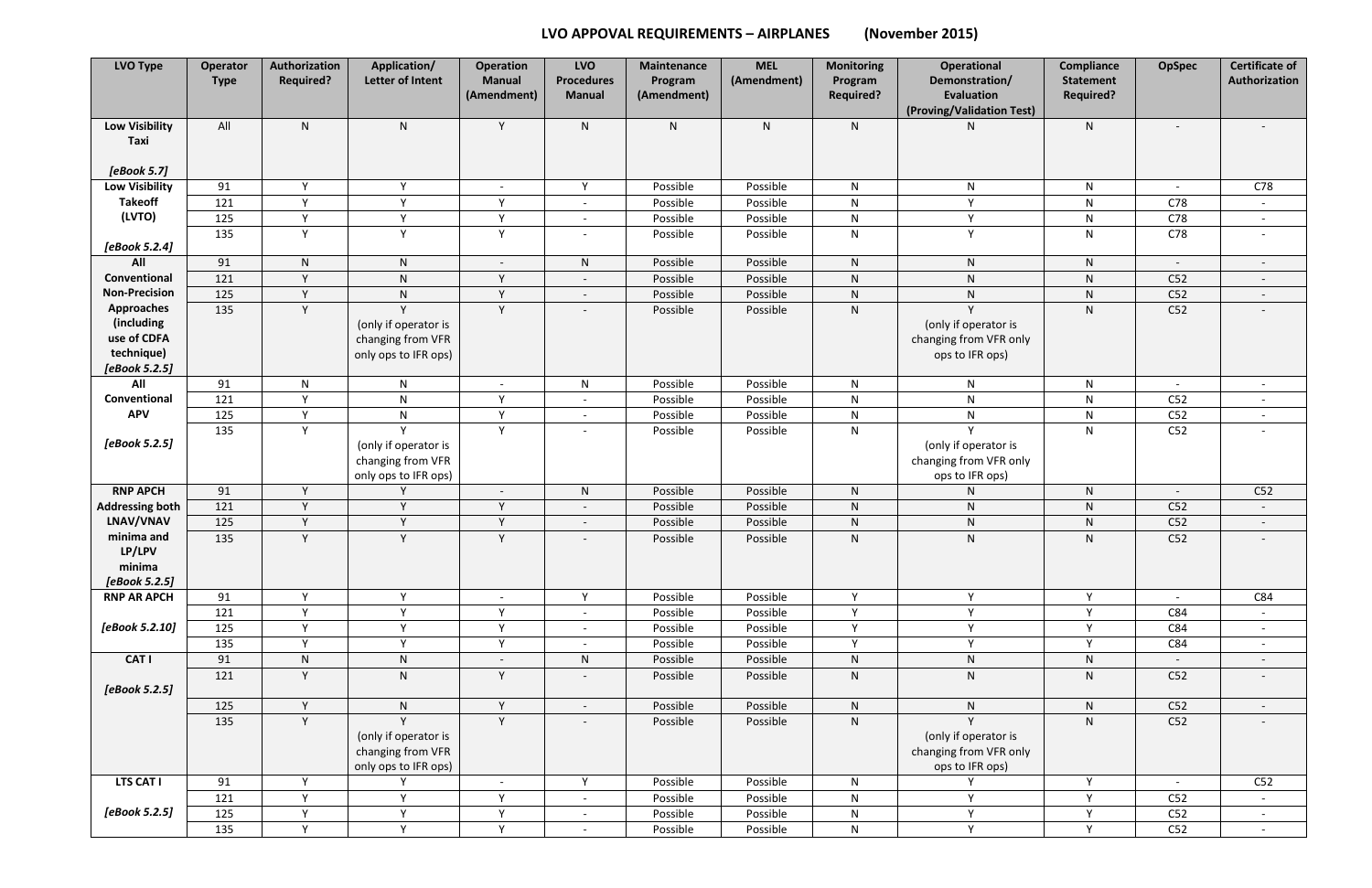| <b>CAT II</b>           | 91  | Y         | Y            | $\sim$                   | Y                        | $\mathsf{v}$ | Y            | N            | Y            | Y            | $\sim$                   | C59                      |
|-------------------------|-----|-----------|--------------|--------------------------|--------------------------|--------------|--------------|--------------|--------------|--------------|--------------------------|--------------------------|
|                         | 121 | Y         | Y            | Y                        | $\overline{\phantom{a}}$ | $\mathsf{v}$ | Y            | N            | Y            | Y            | C59                      | $\sim$                   |
| [eBook 5.2.6]           | 125 | Y         | Y            | Y                        | $\overline{\phantom{a}}$ | $\mathsf{v}$ | Y            | ${\sf N}$    | Y            | Y            | C59                      | $\sim$                   |
| [eBook 5.2.8]           | 135 | Y         | Y            | Y                        | $\overline{\phantom{a}}$ | <b>Y</b>     | Y            | N            | Y            | Y            | C59                      | $\sim$                   |
| <b>OTS CAT II</b>       | 91  | Y         | Y            | $\sim$                   | Y                        | Y            | Y            | $\mathsf{N}$ | Y            | Y            | $\sim$                   | C59                      |
|                         | 121 | Y         | Y            | Y                        | $\overline{\phantom{a}}$ | Y            | Y            | N            | Y            | Y            | C59                      | $\sim$                   |
| [eBook 5.2.6]           | 125 | Y         | Y            | Y                        | $\overline{\phantom{a}}$ | Y            | Y            | $\mathsf{N}$ | Y            | Y            | C59                      | $\overline{\phantom{a}}$ |
| [eBook 5.2.8]           | 135 | Y         | Y            | Y                        | $\overline{\phantom{a}}$ | $\mathsf{v}$ | Y            | $\mathsf{N}$ | Y            | Y            | C59                      | $\sim$                   |
| <b>CAT III</b>          | 121 | Y         | Y            | Y                        | $\overline{\phantom{a}}$ | $\mathsf{v}$ | Y            | Y.           | $\sqrt{ }$   | $\sqrt{ }$   | C60                      | $\overline{\phantom{0}}$ |
| [eBook 5.2.7]           | 125 | Y         | Y            | Y                        | $\overline{\phantom{a}}$ | Y            | Y            | Y            | $\sqrt{ }$   | $\sqrt{ }$   | C60                      |                          |
| [eBook 5.2.8]           |     |           |              |                          |                          |              |              |              |              |              |                          |                          |
| Use of EVS              | 91  | Y         | Y            | $\sim$                   | Y                        | Possible     | Possible     | N            | Y            | Y            | $\sim$                   | C48                      |
|                         | 121 | Y         | Y            | Y                        | $\overline{\phantom{a}}$ | Possible     | Possible     | $\mathsf{N}$ | Y            | $\mathsf{Y}$ | C48                      |                          |
| [eBook 5.2.9]           | 125 | Y         | Y            | Y                        | $\overline{\phantom{a}}$ | Possible     | Possible     | N            | Y            | Y            | C48                      |                          |
|                         | 135 | Y         | Y            | Y                        | $\overline{\phantom{a}}$ | Possible     | Possible     | N            | Y            | Y            | C48                      |                          |
| <b>Circling to Land</b> | 91  | N         | N            | $\sim$                   | $\mathsf{N}$             | ${\sf N}$    | $\mathsf{N}$ | N            | ${\sf N}$    | $\mathsf{N}$ | $\overline{\phantom{a}}$ | $\overline{\phantom{0}}$ |
| <b>Maneuver</b>         | 121 | Y         | Y            | Y                        | $\overline{\phantom{a}}$ | ${\sf N}$    | ${\sf N}$    | ${\sf N}$    | ${\sf N}$    | ${\sf N}$    | C <sub>75</sub>          | $\overline{\phantom{0}}$ |
|                         | 125 | ${\sf N}$ | N            | Y                        | $\overline{\phantom{a}}$ | N            | ${\sf N}$    | N            | ${\sf N}$    | N            | $\sim$                   | $\overline{\phantom{a}}$ |
| [eBook 5.2.5]           | 135 | ${\sf N}$ | $\mathsf{N}$ | Y                        | $\overline{\phantom{a}}$ | $\mathsf{N}$ | $\mathsf{N}$ | N.           | ${\sf N}$    | ${\sf N}$    | $\sim$                   | $\overline{\phantom{a}}$ |
| <b>RNAV</b>             | 91  | Y         | Y            | $\overline{\phantom{a}}$ | $\mathsf{N}$             | Possible     | Possible     | N            | $\mathsf{N}$ | $\mathsf{N}$ | $\sim$                   | <b>B34</b>               |
| <b>Departure</b>        | 121 | Y         | Y            | Y                        | $\overline{\phantom{a}}$ | Possible     | Possible     | N            | N            | N            | <b>B34</b>               | $\sim$                   |
| <b>Procedures and</b>   | 125 | Y         | Y            | Y                        | $\overline{\phantom{a}}$ | Possible     | Possible     | N            | ${\sf N}$    | $\mathsf{N}$ | <b>B34</b>               | $\sim$                   |
| <b>Standard</b>         | 135 | Y         | Y            | Y                        | $\overline{\phantom{a}}$ | Possible     | Possible     | $\mathsf{N}$ | $\mathsf{N}$ | $\mathsf{N}$ | <b>B34</b>               |                          |
| <b>Terminal</b>         |     |           |              |                          |                          |              |              |              |              |              |                          |                          |
| <b>Arrivals</b>         |     |           |              |                          |                          |              |              |              |              |              |                          |                          |
| [eBook 5.2.12]          |     |           |              |                          |                          |              |              |              |              |              |                          |                          |
| <b>Manually Flown</b>   | 121 | Y         | Y            | Y                        | $\overline{\phantom{a}}$ | Possible     | Possible     | N            | Y            | ${\sf N}$    | C62                      | $\overline{\phantom{a}}$ |
| <b>Flight Control</b>   | 125 | N         | N            | $\overline{a}$           | N                        | Possible     | Possible     | N            | ${\sf N}$    | $\mathsf{N}$ | C62                      | $\overline{\phantom{0}}$ |
| Guidance                |     |           |              |                          |                          |              |              |              |              |              |                          |                          |
| <b>System for</b>       |     |           |              |                          |                          |              |              |              |              |              |                          |                          |
| Landing                 |     |           |              |                          |                          |              |              |              |              |              |                          |                          |
| <b>Operations</b>       |     |           |              |                          |                          |              |              |              |              |              |                          |                          |
| other than CAT          |     |           |              |                          |                          |              |              |              |              |              |                          |                          |
| II and III              |     |           |              |                          |                          |              |              |              |              |              |                          |                          |
| [eBook 5.2.12]          |     |           |              |                          |                          |              |              |              |              |              |                          |                          |
| <b>Autoland for</b>     | 121 | Y         | Y            | Y                        | $\overline{\phantom{a}}$ | Y            | Y            | N            | Y            | $\mathsf{N}$ | C61                      | $\sim$                   |
| other than CAT          | 125 | Y         | Y            | Y                        | $\overline{\phantom{a}}$ | Y            | Y            | $\mathsf{N}$ | Y            | $\mathsf{N}$ | C61                      |                          |
| II and III              |     |           |              |                          |                          |              |              |              |              |              |                          |                          |
|                         |     |           |              |                          |                          |              |              |              |              |              |                          |                          |
| [eBook 5.2.12]          |     |           |              |                          |                          |              |              |              |              |              |                          |                          |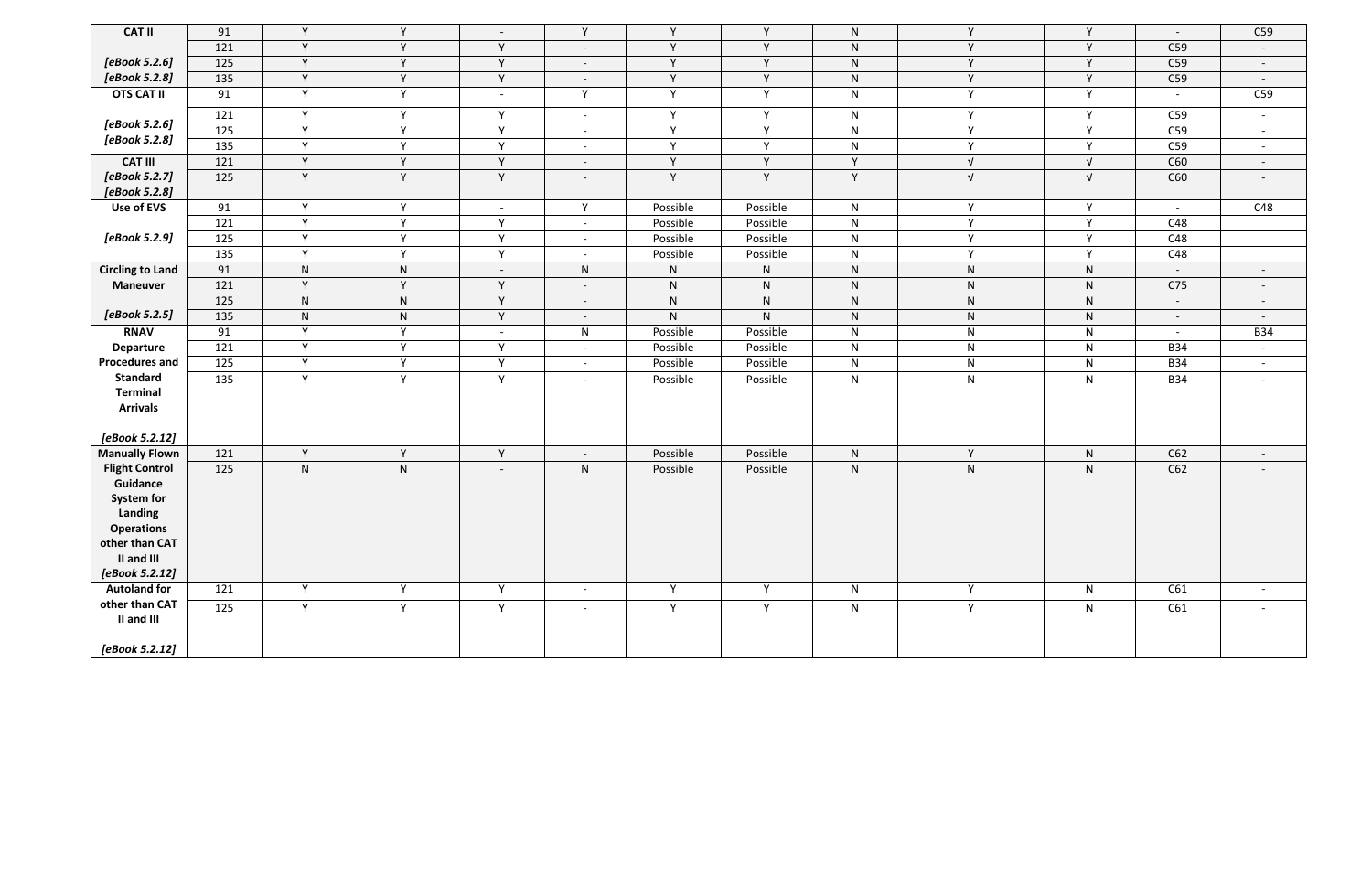## **LVO APPOVAL REQUIREMENTS – ROTORCRAFT (November 2015)**

| LVO Type                                                     | Operator<br><b>Type</b> | Authorization<br><b>Required?</b> | Application/<br>Letter of Intent                                       | <b>Operation</b><br><b>Manual</b><br>(Amendment) | <b>LVO</b><br><b>Procedures</b><br><b>Manual</b> | <b>Maintenance</b><br>Program<br>(Amendment) | <b>MEL</b><br>(Amendment) | Monitoring<br>Program<br><b>Required?</b> | <b>Operational</b><br>Demonstration/<br><b>Evaluation</b><br>(Proving/Validation Test) | Compliance<br><b>Statement</b><br><b>Required?</b> | <b>OpSpec</b>            | <b>Certificate of</b><br>Authorization |
|--------------------------------------------------------------|-------------------------|-----------------------------------|------------------------------------------------------------------------|--------------------------------------------------|--------------------------------------------------|----------------------------------------------|---------------------------|-------------------------------------------|----------------------------------------------------------------------------------------|----------------------------------------------------|--------------------------|----------------------------------------|
| <b>Low Visibility</b><br>Taxi<br>[eBook 5.7]                 | All                     | N                                 | $\mathsf{N}$                                                           | Y                                                | $\mathsf{N}$                                     | ${\sf N}$                                    | ${\sf N}$                 | N.                                        | N                                                                                      | $\mathsf{N}$                                       |                          |                                        |
| <b>Low Visibility</b>                                        | 91                      | Y                                 | Y                                                                      | $\sim$                                           | Y                                                | Possible                                     | Possible                  | N                                         | $\mathsf{N}$                                                                           | $\mathsf{N}$                                       | $\sim$                   | R116                                   |
| <b>Takeoff</b>                                               | 121                     | Y                                 | Y                                                                      | Y                                                | $\overline{a}$                                   | Possible                                     | Possible                  | $\mathsf{N}$                              | Y                                                                                      | ${\sf N}$                                          | R116                     |                                        |
| (LVTO)                                                       | 125                     | Y                                 | Y                                                                      | Y                                                | $\overline{\phantom{a}}$                         | Possible                                     | Possible                  | N                                         | Y                                                                                      | N                                                  | R116                     | $\sim$                                 |
|                                                              | 135                     | Y                                 | Y                                                                      | Y                                                | $\overline{\phantom{a}}$                         | Possible                                     | Possible                  | $\mathsf{N}$                              | Y                                                                                      | $\mathsf{N}$                                       | R116                     | $\overline{\phantom{a}}$               |
| [eBook 5.2.4]                                                |                         |                                   |                                                                        |                                                  |                                                  |                                              |                           |                                           |                                                                                        |                                                    |                          |                                        |
| All                                                          | 91                      | N                                 | $\mathsf{N}$                                                           |                                                  | ${\sf N}$                                        | Possible                                     | Possible                  | N                                         | N                                                                                      | $\mathsf{N}$                                       |                          |                                        |
| Conventional                                                 | 121                     | $\mathsf{Y}$                      | $\mathsf{N}$                                                           | $\mathsf{v}$                                     | $\overline{\phantom{a}}$                         | Possible                                     | Possible                  | N                                         | ${\sf N}$                                                                              | ${\sf N}$                                          | R103                     | $\overline{\phantom{a}}$               |
| <b>Non-Precision</b>                                         | 125                     | Y                                 | $\mathsf{N}$                                                           | <b>V</b>                                         | $\overline{\phantom{a}}$                         | Possible                                     | Possible                  | N.                                        | ${\sf N}$                                                                              | ${\sf N}$                                          | R103                     | $\overline{\phantom{a}}$               |
| <b>Approaches</b><br>(including<br>use of CDFA<br>technique) | 135                     | Y                                 | Y<br>(only if operator is<br>changing from VFR                         | Y                                                | $\qquad \qquad -$                                | Possible                                     | Possible                  | N                                         | Y<br>(only if operator is<br>changing from VFR only                                    | $\mathsf{N}$                                       | R103                     |                                        |
| [eBook 5.2.5]                                                |                         |                                   | only ops to IFR ops)                                                   |                                                  |                                                  |                                              |                           |                                           | ops to IFR ops)                                                                        |                                                    |                          |                                        |
| All                                                          | 91                      | $\mathsf{N}$                      | N                                                                      | $\overline{\phantom{a}}$                         | $\mathsf{N}$                                     | Possible                                     | Possible                  | $\mathsf{N}$                              | ${\sf N}$                                                                              | $\mathsf{N}$                                       | $\overline{\phantom{a}}$ |                                        |
| Conventional                                                 | 121                     | Y                                 | $\mathsf{N}$                                                           | Y                                                | $\overline{\phantom{a}}$                         | Possible                                     | Possible                  | $\mathsf{N}$                              | ${\sf N}$                                                                              | ${\sf N}$                                          | R103                     |                                        |
| <b>APV</b>                                                   | 125                     | Y                                 | N                                                                      | Y                                                | $\overline{\phantom{a}}$                         | Possible                                     | Possible                  | ${\sf N}$                                 | ${\sf N}$                                                                              | ${\sf N}$                                          | R103                     | $\overline{a}$                         |
| [eBook 5.2.5]                                                | 135                     | Y                                 | Y<br>(only if operator is<br>changing from VFR<br>only ops to IFR ops) | Y                                                | $\overline{\phantom{a}}$                         | Possible                                     | Possible                  | $\mathsf{N}$                              | $\mathsf{v}$<br>(only if operator is<br>changing from VFR only<br>ops to IFR ops)      | $\mathsf{N}$                                       | R103                     |                                        |
| <b>RNP APCH</b>                                              | 91                      | Y                                 | Υ                                                                      |                                                  | $\mathsf{N}$                                     | Possible                                     | Possible                  | N.                                        | $\mathsf{N}$                                                                           | N                                                  |                          | R103                                   |
| <b>Addressing both</b>                                       | 121                     | Y                                 | Y                                                                      | Y                                                | $\overline{\phantom{a}}$                         | Possible                                     | Possible                  | $\mathsf{N}$                              | ${\sf N}$                                                                              | ${\sf N}$                                          | R103                     | $\overline{\phantom{a}}$               |
| LNAV/VNAV                                                    | 125                     | Y                                 | Y                                                                      | $\vee$                                           | $\overline{\phantom{a}}$                         | Possible                                     | Possible                  | N                                         | ${\sf N}$                                                                              | ${\sf N}$                                          | R103                     | $\overline{\phantom{a}}$               |
| minima and<br>LP/LPV<br>minima<br>[eBook 5.2.5]              | 135                     | Y                                 | $\mathsf{v}$                                                           | $\vee$                                           |                                                  | Possible                                     | Possible                  | N.                                        | $\mathsf{N}$                                                                           | $\mathsf{N}$                                       | R103                     |                                        |
| <b>RNP AR APCH</b>                                           | 91                      | Y                                 | Y                                                                      | $\overline{a}$                                   | Y                                                | Possible                                     | Possible                  | Y.                                        | Y                                                                                      | Y                                                  |                          | R184                                   |
|                                                              | 121                     | Y                                 | Y                                                                      | $\mathsf{N}$                                     | $\overline{\phantom{a}}$                         | Possible                                     | Possible                  | Y                                         | Y                                                                                      | Y                                                  | R184                     | $\sim$                                 |
| [eBook 5.2.10]                                               | 125                     | Y                                 | Y                                                                      | ${\sf N}$                                        | $\overline{\phantom{a}}$                         | Possible                                     | Possible                  | Y                                         | Y                                                                                      | Y                                                  | R184                     | $\sim$                                 |
|                                                              | 135                     | Y                                 | Y                                                                      | $\mathsf{N}$                                     | $\overline{\phantom{a}}$                         | Possible                                     | Possible                  | Y.                                        | Y                                                                                      | Y                                                  | R184                     | $\overline{a}$                         |
| CAT I                                                        | 91                      | ${\sf N}$                         | ${\sf N}$                                                              | $\overline{\phantom{a}}$                         | $\mathsf{N}$                                     | Possible                                     | Possible                  | N.                                        | ${\sf N}$                                                                              | ${\sf N}$                                          |                          | $\overline{\phantom{a}}$               |
| [eBook 5.2.5]                                                | 121                     | Y                                 | ${\sf N}$                                                              | Y                                                | $\mathsf{N}$                                     | Possible                                     | Possible                  | N                                         | N                                                                                      | ${\sf N}$                                          | R103                     | $\overline{\phantom{0}}$               |
|                                                              | 125                     | Y                                 | ${\sf N}$                                                              | Y                                                | ${\sf N}$                                        | Possible                                     | Possible                  | N                                         | ${\sf N}$                                                                              | ${\sf N}$                                          | R103                     | $\overline{\phantom{a}}$               |
|                                                              | 135                     | Y                                 | Y<br>(only if operator is<br>changing from VFR<br>only ops to IFR ops) | Y                                                | $\mathsf{N}$                                     | Possible                                     | Possible                  | N                                         | Y<br>(only if operator is<br>changing from VFR only<br>ops to IFR ops)                 | N                                                  | R103                     | $\overline{\phantom{0}}$               |
| LTS CAT I                                                    | 91                      | Y                                 | Υ                                                                      | $\overline{\phantom{a}}$                         | Y                                                | Possible                                     | Possible                  | N                                         | Υ                                                                                      | Y                                                  | $\sim$                   | R103                                   |
|                                                              | 121                     | Y                                 | Y                                                                      | Y                                                | $\overline{\phantom{a}}$                         | Possible                                     | Possible                  | N                                         | Y                                                                                      | $\mathsf{v}$                                       | R103                     | $\sim$                                 |
| [eBook 5.2.5]                                                | 125                     | Y                                 | Y                                                                      | Y                                                | $\overline{\phantom{a}}$                         | Possible                                     | Possible                  | N                                         | Y                                                                                      | Y                                                  | R103                     | $\overline{\phantom{a}}$               |
|                                                              | 135                     | Y                                 | Y                                                                      | Y                                                | $\blacksquare$                                   | Possible                                     | Possible                  | N                                         | Y                                                                                      | Y                                                  | R103                     | $\overline{a}$                         |